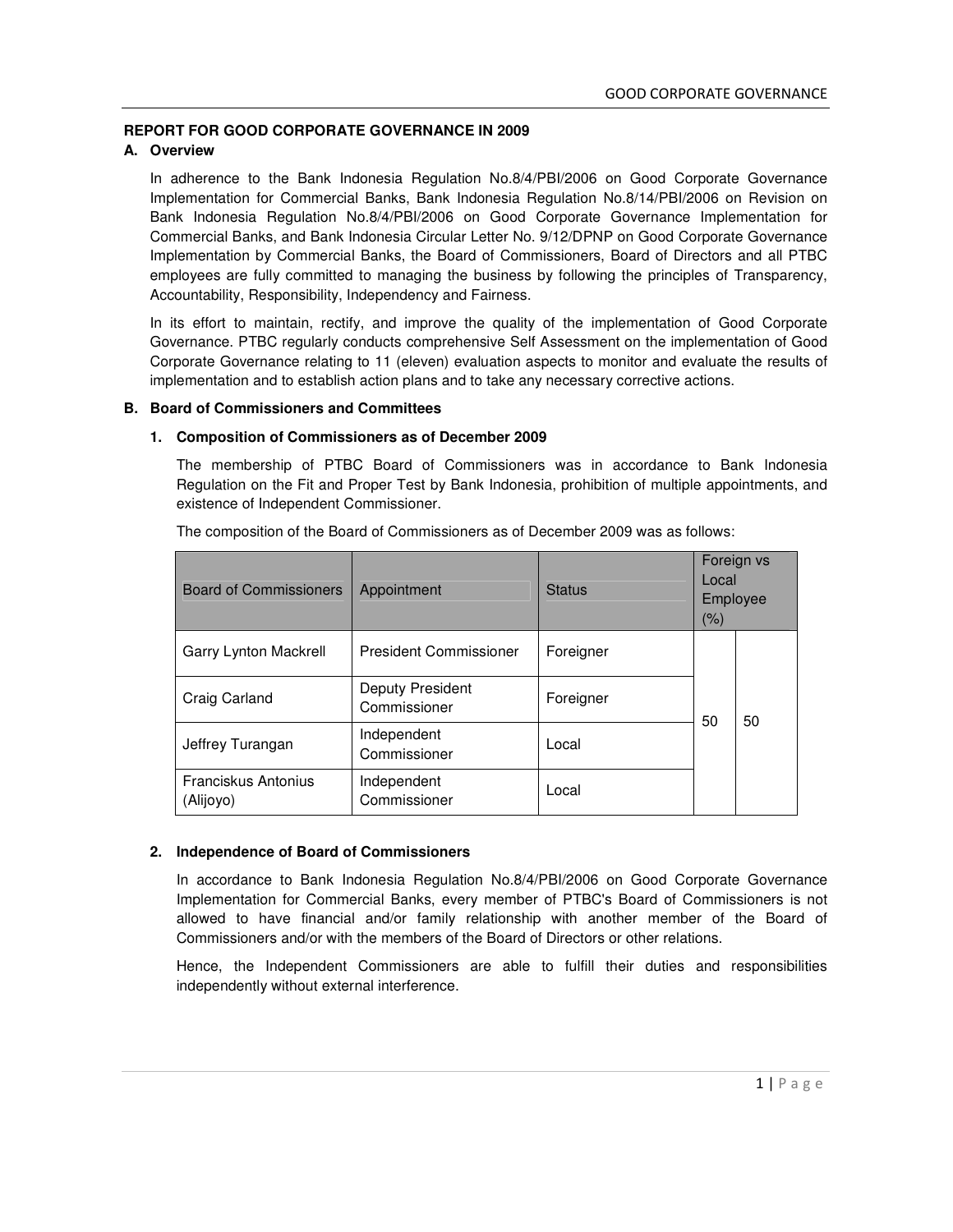#### **3. Duties and Responsibilities of PTBC's Board of Commissioners**

- a. The Board of Commissioners monitors and ensures the application of Good Corporate Governance principles in all aspects of the Bank's business and across all levels of the Bank's hierarchy.
- b. The Board of Commissioners actively monitors the performance of duties and responsibilities by the Board of Directors, provides recommendations, and directs, monitors and evaluates the enforcement of Bank's strategic policies.
- c. The Board of Commissioners assures that the Board of Directors addresses the audit findings and recommendations provided by the Bank's Internal Auditor, External Auditor, and Reviews by Bank Indonesia and/or other monitoring authorities.
- d. The Board of Commissioners does not engage in the process of formulating operating decisions, with the exception of approving credit to related parties as mandated in Bank Indonesia regulations on Legal Lending Limit for Commercial Banks or other prevailing rules and regulations.
- e. In accordance to Bank Indonesia Regulation, the Board of Commissioners must establish an Audit Committee, Risk Monitoring Committee and Remuneration and Nomination Committee. The appointment of Committee members are based on the decisions made in the meeting of the Board of Commissioners. 2 (two) Committees were established since in 2009, namely Audit Committee and Risk Oversight Committee.

#### **4. Meeting of the Board of Commissioners**

The meetings of the Board of Commissioners and the meetings of the Board of Commissioners with the Board of Directors were conducted on regular basis throughout 2009. The results of the meetings were well-documented in the minutes of the meetings. The Board of Commissioners conducted 4 (four) board meetings, and 4 (four) meetings with the Board of Directors.

#### **5. Committees**

The following committees have been performing their duties and responsibilities:

a) Audit Committee

The composition of Audit Committee was as follows:

| <b>Audit Committee</b>        | Appointment                                    |
|-------------------------------|------------------------------------------------|
| Franciskus Antonius (Alijoyo) | Chairman and member (Independent Commissioner) |
| Phillip Lewis *               | Member (Independent Party)                     |
| <b>Paul Hamilton</b>          | Member (Independent Party)                     |
| Craig Anthony Carland         | Member                                         |

\* *Resignation effective on 18 May 2009*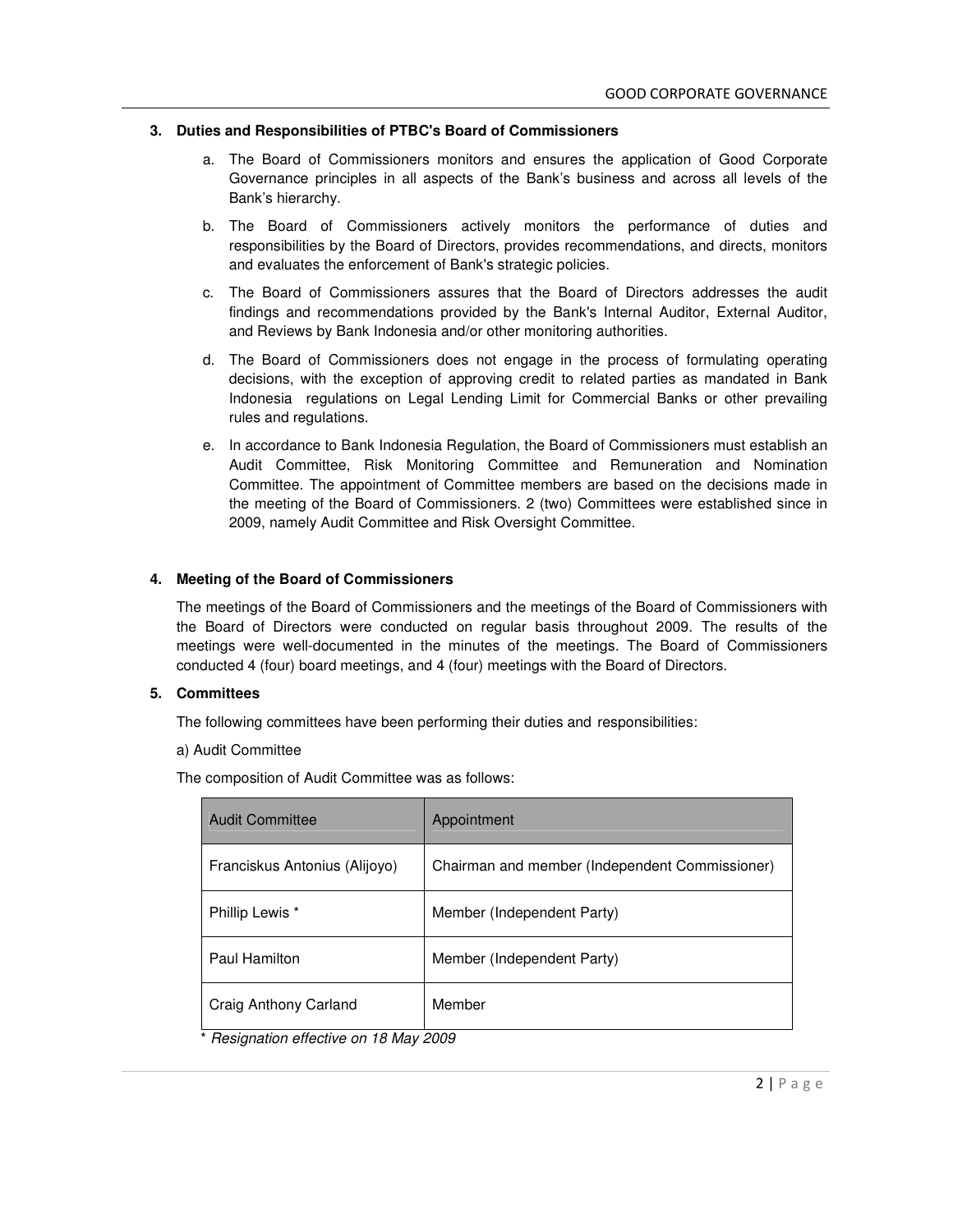Duties and responsibilities of Audit Committee are as follows:

- 1) Audit Committee is responsible for assessing the SKAI work plan, and monitoring and evaluating the audit planning, audit implementation and follow-up of audit findings.
- 2) Audit Committee provides independent advice to the Board of Commissioners on the implementation of Good Corporate Governance in accordance to the prevailing rules and regulations.
- 3) Audit Committee makes recommendations on the appointment of the Public Auditor and the Public Accounting Firm to the Board of Commissioners to be proposed to the General Meeting of Shareholders.
- b) Risk Oversight Committee

The composition of Risk Oversight Committee was as follows:

| <b>Risk Monitoring Committee</b>        | Appointment                                    |
|-----------------------------------------|------------------------------------------------|
| Jeffrey Turangan                        | Chairman and member (Independent Commissioner) |
| Phillip Lewis *                         | Member (Independent Party)                     |
| Paul Hamilton                           | Member (Independent Party)                     |
| Craig Anthony Carland                   | Member                                         |
| Garry Lynton Mackrell                   | Member                                         |
| Leslie Gordon Cupper                    | Member                                         |
| <b>Franciskus Antonius</b><br>(Alijoyo) | Member                                         |

\* *Resignation effective on 18 May 2009*

Duties and responsibilities of Risk Oversight Committee are as follows:

- 1) Assesses and evaluates the effectiveness and compliance of the actual execution of risk management policies.
- 2) Monitors and assesses the performance of duties by the Executive Risk Committee and Risk Management work units in making recommendations to the Board of Commissioners.
- 3) Monitors the development of litigation cases involving the Bank and assesses the risks involved, like the regulatory risk, reputation risk and compliance risk.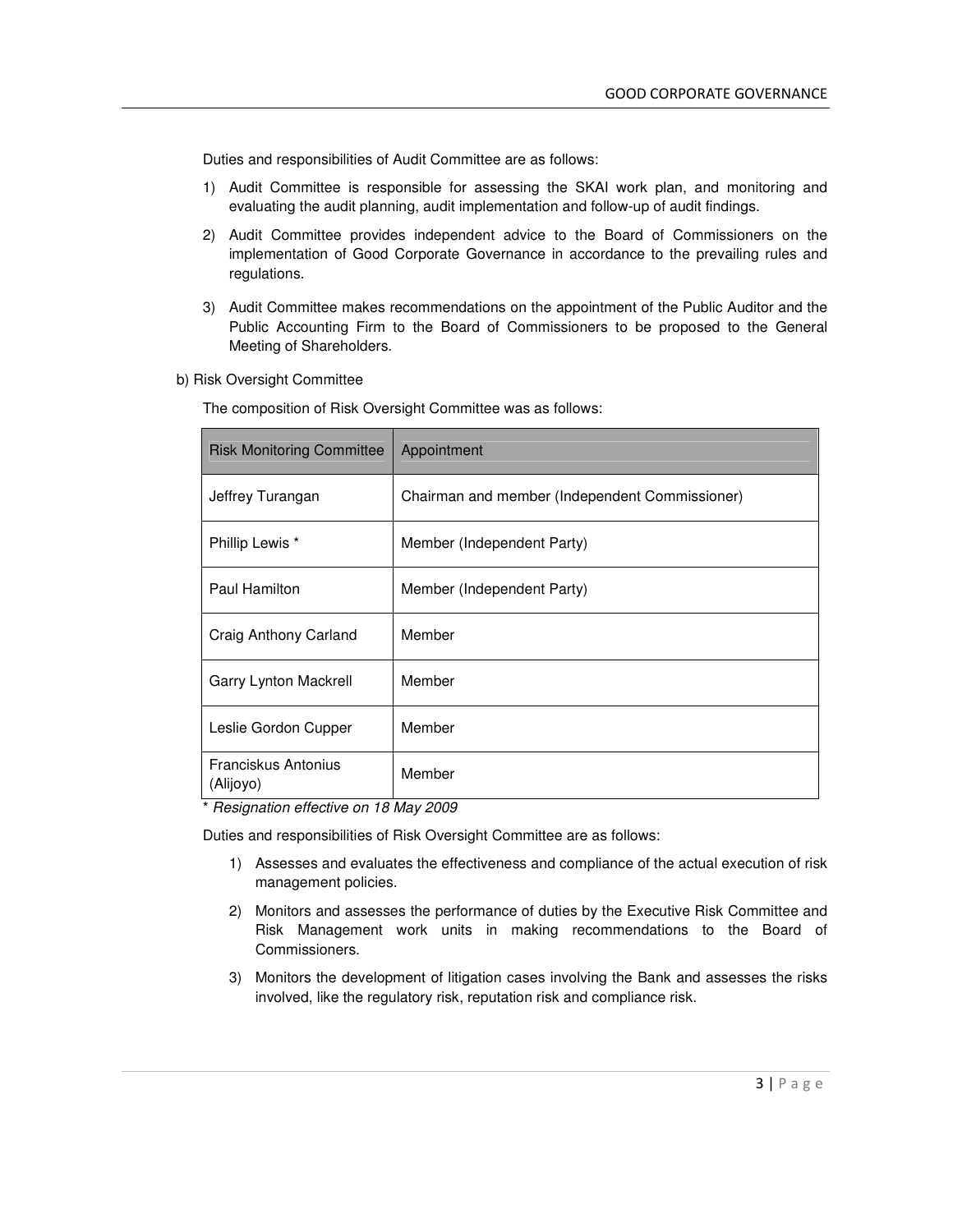### **C. Board of Directors**

## **1. Composition of the the Board of Directors as of December 2009**

The membership of PTBC Board of Directors was in accordance to Bank Indonesia Regulation on the Fit and Proper Test by Bank Indonesia, prohibition of multiple appointments, non-existence of letter of authority to other party that may cause the transfer of duties and functions of the Board of Directors. All members of the Board of Directors should be residing in Indonesia.

As per December 2009, there are 5 (five) Board of Directors member, comprised of 1 (one) Acting President Director and 4 (four) Directors, whereby one of the Director is a Compliance Director.

The Deed of Statement on the Limited Liability Company's Shareholders Decision No. 29 dated November 10, 2009, approved the resignation of Nursing (Noersing) as the President Director and appoint Andriaan Laoh as as the acting President Director.

| <b>Board of Commissioners</b>    | Appointment                                                        | <b>Status</b> | Employee (%) | Foreign vs Local |
|----------------------------------|--------------------------------------------------------------------|---------------|--------------|------------------|
| Andriaan Laoh                    | Deputy President Director<br>acts as President Director/<br>Deputy | Local         |              |                  |
| Preditha Dewi                    | <b>Director</b>                                                    | Local         |              |                  |
| <b>Tuti Hartini</b>              | Compliance Director                                                | Local         | 40           | 60               |
| Michael Paul Jarmain             | <b>Director</b>                                                    | Foreigner     |              |                  |
| Malakai Ratu Tanicuvu<br>Naiyaga | <b>Director</b>                                                    | Foreigner     |              |                  |

Composition of the Board of Director as of December 2009 was as follows:

### **2. Independence of the Board of Directors**

In accordance to the Bank Indonesia Regulation, all members of PTBC's Board of Directors is not allowed to have financial and/or family relationship with another member of the Board of Directors and/or with the members of the Board of Commissioners.

### **3. Duties and Responsibilities of Board of Directors**

- a. Board of Directors is fully responsible for the operation of the Bank's management and manage the business in accordance to the authorities and responsibilities according to the Articles of Association and prevailing rules and regulations.
- b. Board of Directors are responsible to ensure that the application of Good Corporate Governance principles in all aspects of the Bank's business and across all levels of the Bank's hierarchy.
- c. Board of Directors consistently addresses the findings and recommendations reported by the Audit Intern Unit, external auditor, and the reviews of Bank Indonesia and/ or other authorities.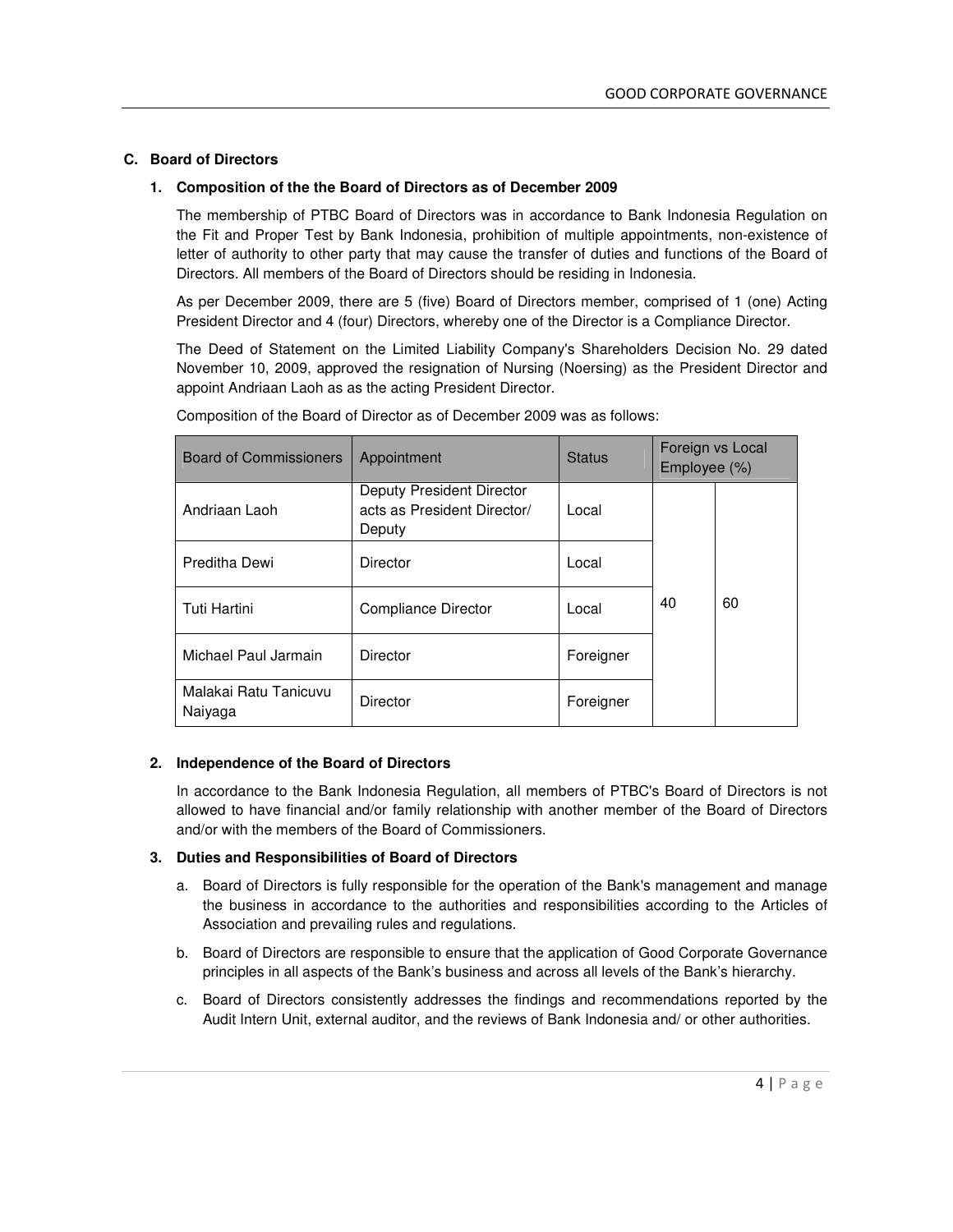- d. Board of Directors builds and ensures the implementation of Risk Management across all levels of the Bank's hierarchy and ensures that the Risk Management functions have operated independently.
- e. Board of Directors reports its performance in fulfilling its duties and responsibilities to the General Meeting of Shareholders.

### **D. Implementation of the Compliance Functions, Internal Audit, and External Audit**

In accordance to Bank Indonesia Regulation No.8/4/PBI/2006 on Good Corporate Governance Implementation for Commercial Banks, PTBC appointed and assigned one Director to hold the position as Compliance Director with the roles and responsibilities of monitoring and guarding PTBC's business activities to comply to Bank Indonesia Regulations and Circular Letters and other prevailing rules and regulations.

Throughout 2009, to enhance the implementation of compliance functions including Know Your Customer Principle, the Bank performed following activities:

- 1. Performed compliance assessment to provide advice, inputs, and recommendations to the drafts of the Policies and Procedures in developing new products and activities and/ or other Internal Policies.
- 2. Monitored and coordinated the implementation of Knowing Customer Principle; analized, evaluated, and reported compromising financial transactions and cash financial transactions as regulated to the Financial Transactions Report and Analysis Center (PPATK).
- 3. Monitored and ensured the implementation of covenants and commitments with Bank Indonesia and/ or other authorities. Also, ensured that all development reports and improvement steps have been sent to Bank Indonesia and/or other authorities within agreed time frame.
- 4. Provided introductory trainings on Knowing Customer Principle for all new employees and provided refreshing trainings for all front liners.
- 5. Coordinated and monitored the implementation of data update in order to apply the Knowing Customer Principle.
- 6. Reported the Task Performance of Compliance Director Report to Bank Indonesia every semester.

#### **Internal Audit Function**

The Internal Audit Work Unit (SKAI) reports directly to the President Director. Accordance with Internal Audit Charter, SKAI fulfills its functions as independent Internal Auditor on Operational Work Unit.

The Internal Audit scope include all Bank's activities. The results of the audits are submitted to the President Director, Board of Commissioners through Audit Committee, Compliance Director, and other related parties (auditee).

The follow-up actions taken based on the audit results by auditee are monitored and analyzed monthly and the summary is reported to the Directors and other related parties (auditee).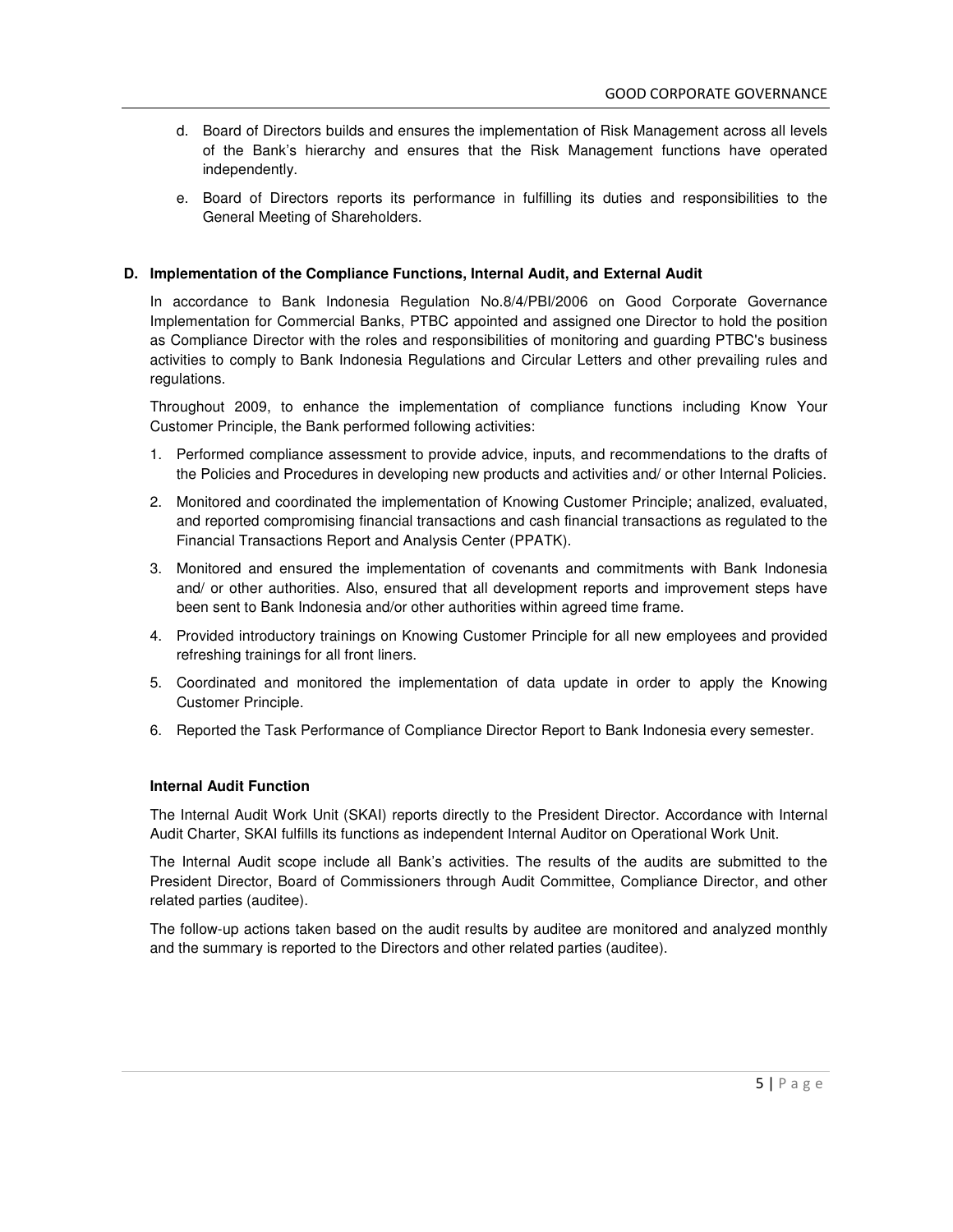#### **External Audit Function**

Based on the recommendation from Audit Committee, the Board of Commissioner proposed to the General Meeting of Shareholders (GMS) a Public Accounting Firm (KAP), which would complete their assignments independently and professionally and would guard the Bank's sensitive information, to conduct external audit on the Bank's financial report. The GMS approved KAP Price Waterhouse Coopers as the external auditor to audit PTBC's financial report for the year ended December 31, 2009.

The appointment of the Public Accounting Firm has been in adherence to the prevailing rules and regulations. The KAP is registered with Bank Indonesia and does not provide other services to PTBC thus does not have any conflict of interest.

#### **E. Risk Management Implementation**

The Board of Commissioners and the Board of Directors have been committed to monitoring the implementation of Risk Management.

Several Risk Management actions have been implemented by PTBC by improving capacity of human resources to recognize and understand the risks according to Bank Indonesia Regulations, comprising credit risk, market risk, reputation risk, strategic risk, regulatory risk, liquidity risk, operational risk and compliance risk.

# **F. Provision of Funds to Related Party and Large Exposures**

| Provision of Fund                                                                   |                                | Number of Debtor   Nominal (in million Rupiah) |
|-------------------------------------------------------------------------------------|--------------------------------|------------------------------------------------|
| To Related Party                                                                    | 51                             | 104.740                                        |
| Provision of Large Exposure<br><b>Individual Debtor</b><br>a.<br>Group Debtor<br>b. | Total:<br>23<br>a.<br>25<br>b. | Total Rp.<br>530.147<br>a.<br>2.254.428<br>h.  |

The details of provision of funds to related party and large exposures as of December 31, 2009 is as follows:

In its conduct, the Bank consistently upholds the principle of Prudent Banking by referring to Bank Indonesia Regulation on maximum limit of credit provision and other prevailing rules and regulations. Throughout 2009, PTBC performed in accordance to the regulations and reported the transactions to Bank Indonesia in timely manner.

### **G. Bank's Strategic Plan**

PTBC's Business Plans were established based on realistic assumptions and the principles of prudence and measurable. The management has consistently monitored and directed the Bank in order to reach the targets. As the result, PTBC had shown stronger performance compared to the previous year in 2009. The Bank reached various objectives, such as increased loan, increased deposit, and decreased NPL ratio.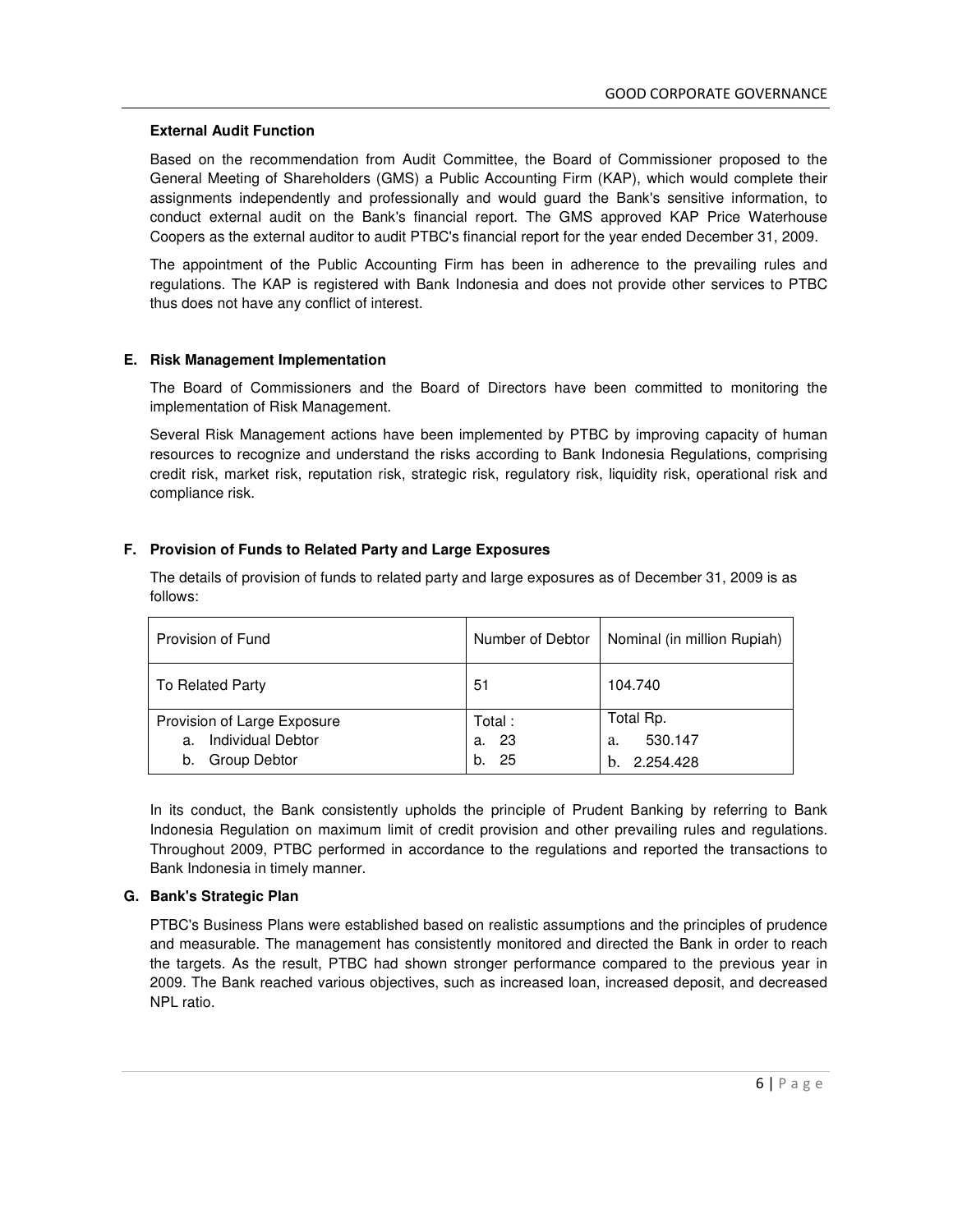# **H. Transparency of Bank's Financial and Non-Financial Conditions**

Information on financial reports has been prepared and provided in a manner, type and scale as regulated by Bank Indonesia Regulation on Transparency of Bank's Financial Condition and have been timely reported to Bank Indonesia and other related institutions. The information on PTBC Financial Reports is available online at PTBC homepage (www.commbank.co.id) to provide easy access to the information in order to serve all stakeholders.

# **I. Remuneration and Other Facilities Policy for Board of Commissioners and Board of Directors**

a. Types of remuneration and other facilities received by PTBC's Board of Commissioners and Board of Directors in 2009 were as follows:

| Type of Remuneration and Other<br><b>Facilities</b> |                                                                                                 | Amount Received in 2009       |                      |                               |                      |
|-----------------------------------------------------|-------------------------------------------------------------------------------------------------|-------------------------------|----------------------|-------------------------------|----------------------|
|                                                     |                                                                                                 | <b>Board of Commissioners</b> |                      | <b>Board of Directors</b>     |                      |
|                                                     |                                                                                                 | Number<br>of people           | In Million<br>Rupiah | <b>Number</b><br>οf<br>people | In Million<br>Rupiah |
| 1.                                                  | Remuneration (salaries, bonus,<br>routine benefits, tantiem and other<br>intangible facilities) | 2 local<br>commissi<br>oners) | 660                  | 6                             | 12.788               |
| 2.                                                  | Other tangible facilities                                                                       | 2                             | 15                   | 6                             | 90                   |
| <b>Total</b>                                        |                                                                                                 | 2                             | 675                  | 6                             | 12.878               |

b. The detail on the remuneration per person (received in cash before income tax) received by PTBC's Board of Commissioners and Board of Directors in 2009 is as follows:

| Remuneration per person in 1 (one) year in 2009 | Number of<br><b>Directors</b> | Number of<br>Commissioners |
|-------------------------------------------------|-------------------------------|----------------------------|
| Above Rp 3 billion                              |                               |                            |
| Above Rp 2 billion and up to Rp 3 billion       | 3                             | $\overline{\phantom{a}}$   |
| Above Rp 1 billion and up to Rp 2 billion       |                               |                            |
| Above Rp 500 million and up to Rp 1 billion     |                               |                            |
| Below Rp 500 million                            |                               | 2 local commissioners      |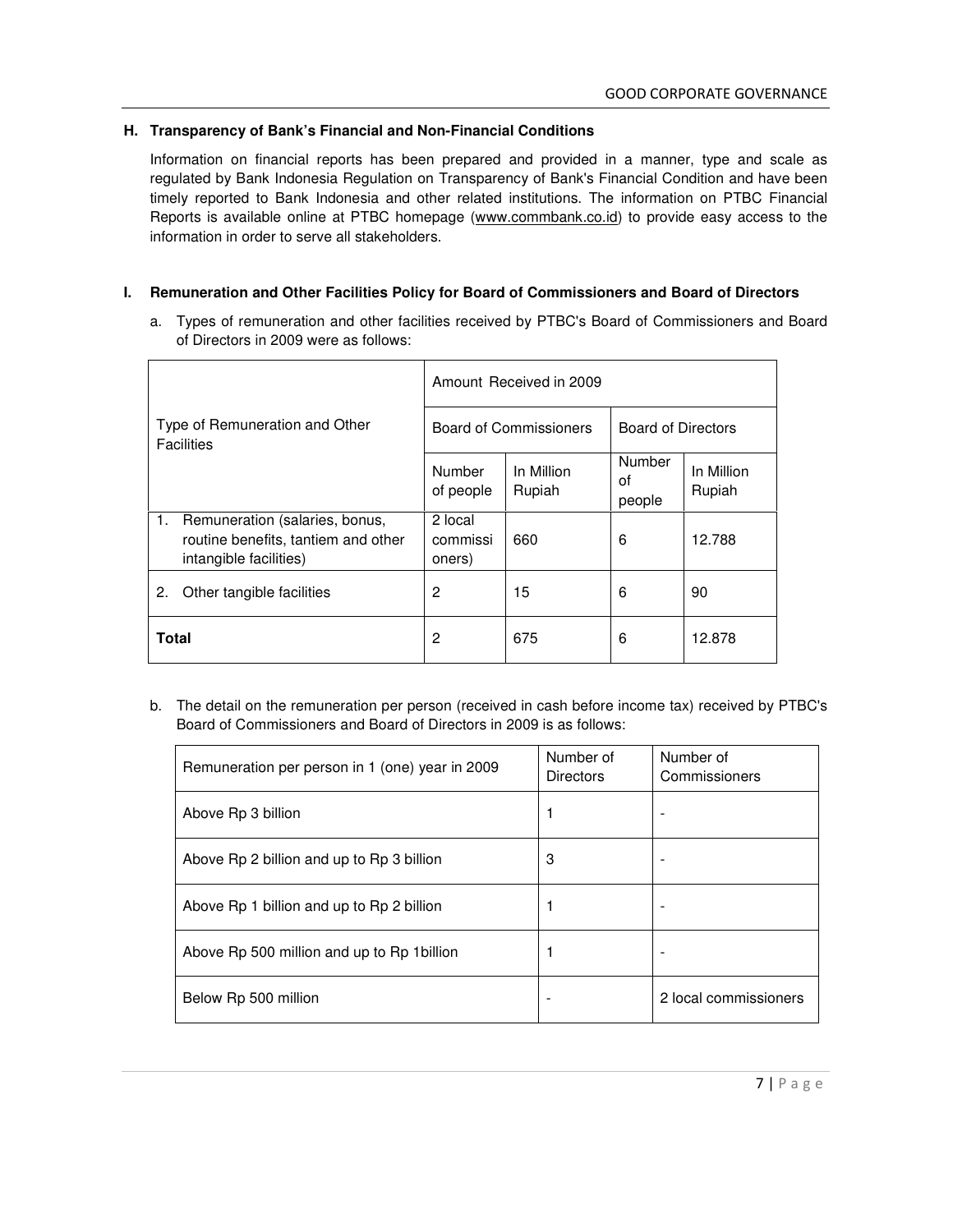**J.** Ratios of Highest and Lowest Salaries

Ratios of highest and lowest salaries received by the member of the Board of Commissioners, Board of Directors and employee per month were as follows:

| Description                                | Ratio |
|--------------------------------------------|-------|
| Highest and lowest salary of employees     | 40:1  |
| Highest and lowest salary of Directors     | 4:1   |
| Highest and lowest salary of Commissioners | 1,3:1 |
| Highest salary of Directors and employees  | 2,5:1 |

## **K. Shares Option**

As of December 31, 2009, PTBC has not provided any shares option for members of the Board of Commissioners, Board of Directors, Executive Officers, and other Head of Work Units.

# **L. Internal Fraud**

The detail of frauds committed by the management, permanent employee and temporary employee including workers under probation and/or outsourced workers is as follows:

|                                                                   | Number of Cases Committed by |                 |                    |                 |                           |                 |
|-------------------------------------------------------------------|------------------------------|-----------------|--------------------|-----------------|---------------------------|-----------------|
| <b>Internal Fraud</b><br>2009                                     | Management                   |                 | Permanent Employee |                 | <b>Temporary Employee</b> |                 |
|                                                                   | Previous<br>Year             | Current<br>Year | Previous<br>Year   | Current<br>Year | Previous<br>Year          | Current<br>Year |
| <b>Total Internal</b><br>Fraud                                    |                              |                 |                    | 1               |                           |                 |
| Resolved                                                          |                              |                 |                    |                 |                           |                 |
| Under process of<br>settlement<br>internally                      |                              |                 |                    | 1               |                           |                 |
| Under process of<br>settlement<br>internally and with<br>customer |                              |                 |                    |                 |                           |                 |
| Currently no<br>settlement efforts                                |                              |                 |                    |                 |                           |                 |
| Followed up<br>through legal<br>process                           |                              |                 |                    |                 |                           |                 |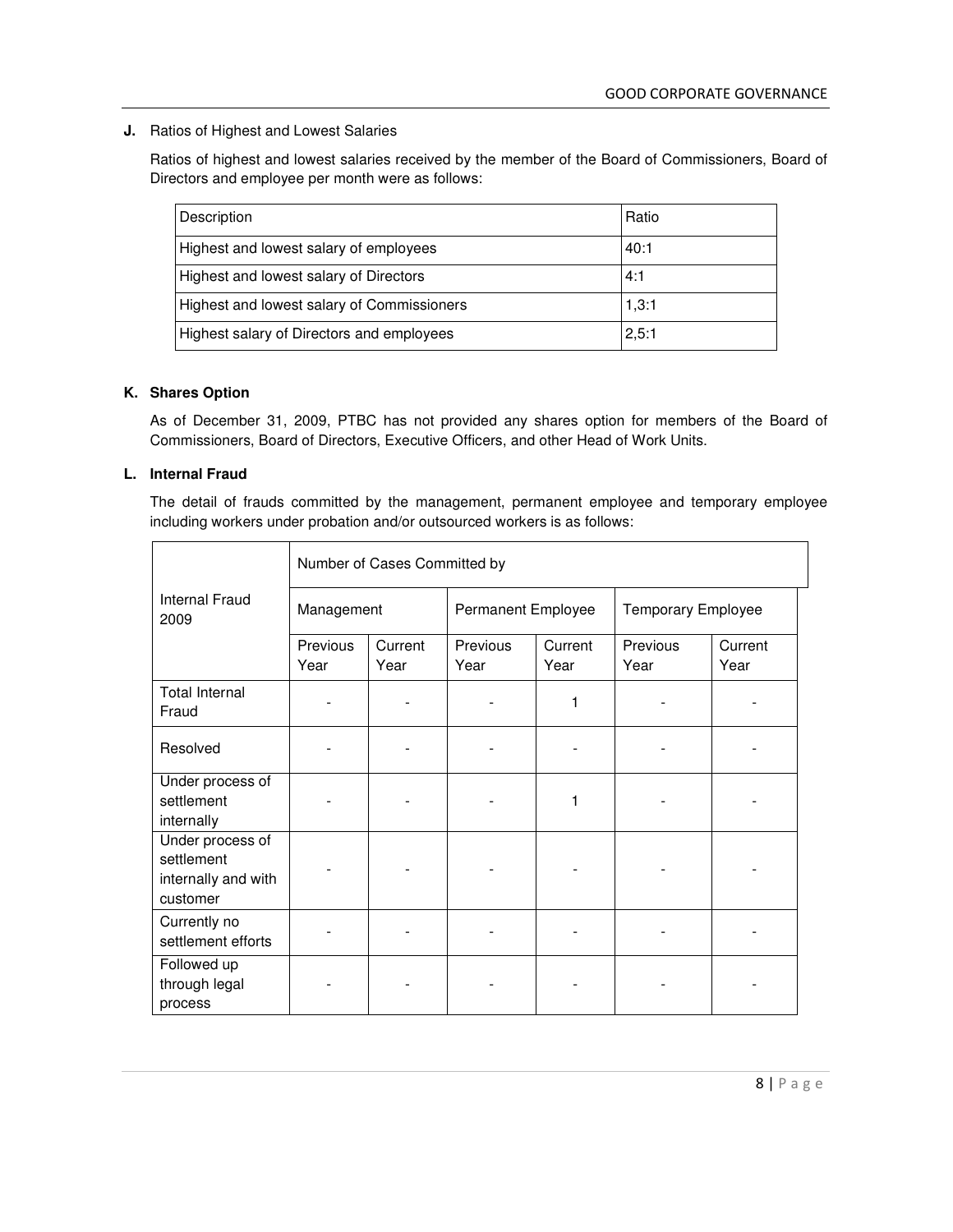# **M. Legal Proceeding**

Numbers of civil and criminal cases faced by PTBC, both resolved with final legal binding power and in the process of settlement, as of December 31, 2009, were as follows:

a. PTBC as Plaintiff:

| Legal Proceedings                                                             | Number of Legal Proceedings |       |  |
|-------------------------------------------------------------------------------|-----------------------------|-------|--|
|                                                                               | Criminal                    | Civil |  |
| Resolved (with final legal binding power)                                     |                             |       |  |
| Rp 101 million to Rp 500 million<br>$\bullet$                                 |                             |       |  |
| Above Rp 500 million<br>٠                                                     |                             | 2     |  |
| In the process of settlement<br>Rp 101 million to Rp 500 million<br>$\bullet$ |                             | 6     |  |
| Above Rp 500 million<br>٠                                                     | 4                           | 6     |  |
| <b>Total</b>                                                                  | 4                           | 14    |  |

# b. PTBC as Defendant

| Legal Procedings                          | Number of Legal Proceedings |       |  |
|-------------------------------------------|-----------------------------|-------|--|
|                                           | Criminal                    | Civil |  |
| Resolved (with final legal binding power) |                             |       |  |
| Rp 101 million to Rp 500 million          |                             |       |  |
| Above Rp 500 million                      |                             |       |  |
| In the process of settlement              |                             |       |  |
| Rp 101 million to Rp 500 million          |                             |       |  |
| Above Rp 500 million                      |                             | 2     |  |
| <b>Total</b>                              |                             | 3     |  |

# **N. Transactions Containing Conflict of Interest**

PTBC already have policies on handling transactions containing conflict of interest. Conflict of Interest Policy regulates transactions related to the interest of all employees.

# **O. Buy Back Shares and Buy Back Bonds**

In 2009, PTBC did not perform any share or bond buy back transaction and/or activity.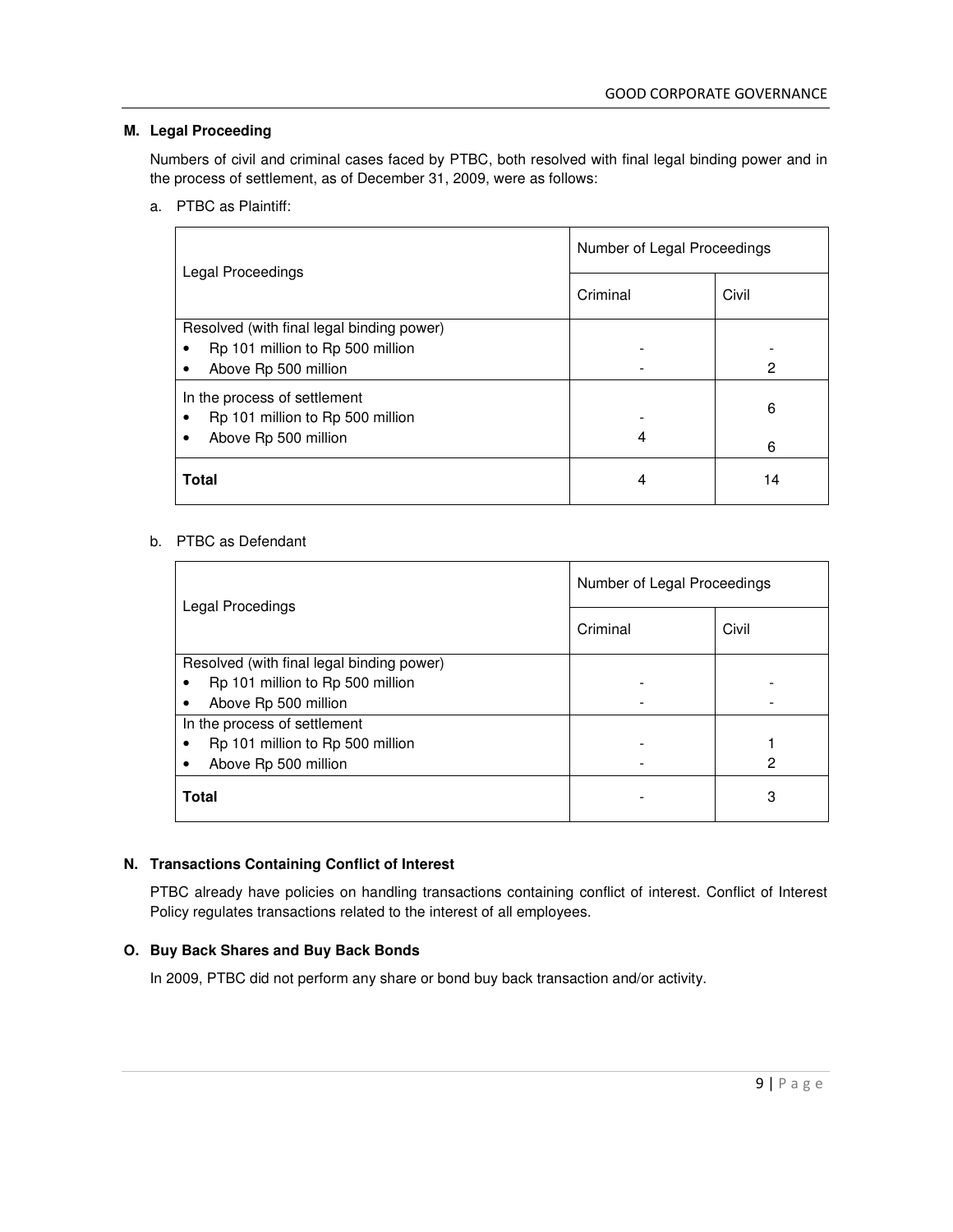# **P. Funds for Social and Political Activities**

## a. Social Activities

In performing the Bank's corporate social responsibility, PTBC actively participated in improving public welfare, focusing on education and sport. PTBC performed the following social activities in 2009:

| Type of Program and Its Purpose                                       | Beneficiary                                     | Total                      |
|-----------------------------------------------------------------------|-------------------------------------------------|----------------------------|
| CBA Group Humanitarian Fund for<br>Tasikmalaya - West Java Earthquake | Kompas Humanitarian Fund,<br>September 16, 2009 | AUD 100,000                |
| Commonwealth Bank Institute of Golf<br>to cultivate youth in golf     | 8 junior golf player under 18                   | Rp 30.690.000<br>per month |

# b. Political Activities

In 2009, the Bank did not fund any political activity.

# **Q. Self Assessment Review on the Implementation of Good Corporate Governance**

The composite score in the Self Assessment Good Corporate Governance was calculated based on Bank Indonesia Regulation to review 11 (eleven) aspects for assessment. The results, calculated as of December 31, 2009, are in the following table:

| No | Aspects for<br>Assessment                                                               | Weight | Rating | Score | <b>Notes</b>                                                                                                                                                                                                                                                                                                                                                                                                                                                                                 |
|----|-----------------------------------------------------------------------------------------|--------|--------|-------|----------------------------------------------------------------------------------------------------------------------------------------------------------------------------------------------------------------------------------------------------------------------------------------------------------------------------------------------------------------------------------------------------------------------------------------------------------------------------------------------|
| 1  | Performance of<br>Duties and<br>Responsibilities by<br>the Board of<br>Commissioners    | 10%    | 1      | 0.10  | The number of Board members and composition of<br>Indonesians versus foreign citizens sitting in the Board<br>of Commissioners were in adherence to PBI<br>provisions. The Board was capable of making<br>independent decisions and performed their duties in<br>accordance to GCG principles. Meetings were<br>conducted effectively and efficiently.                                                                                                                                       |
| 2  | Performance of<br>Duties and<br>Responsibilities by<br>the<br><b>Board of Directors</b> | 20%    |        | 0.20  | The number, competence, integrity and composition of<br>the members of the Board of Directors were in line with<br>the capacity and complexity of the business today.<br>Members of the Board of Directors were able to take<br>action and make decisions internally. In performing<br>their duties, efforts must be made to meet the principle<br>of compliance and GCG. Meetings were conducted<br>effectively and efficiently while decision making<br>process still needed improvements. |
| 3  | Adequacy and<br>Performance of<br>Duties by the<br>Committees                           | 10%    | 1      | 0.10  | The composition and competence of the members of<br>the Committees were in adherence to PBI provisions.<br>Remuneration and Nomination Committee is to be<br>formed in 2010 considering the Company's increasing<br>capacity and complexity.                                                                                                                                                                                                                                                 |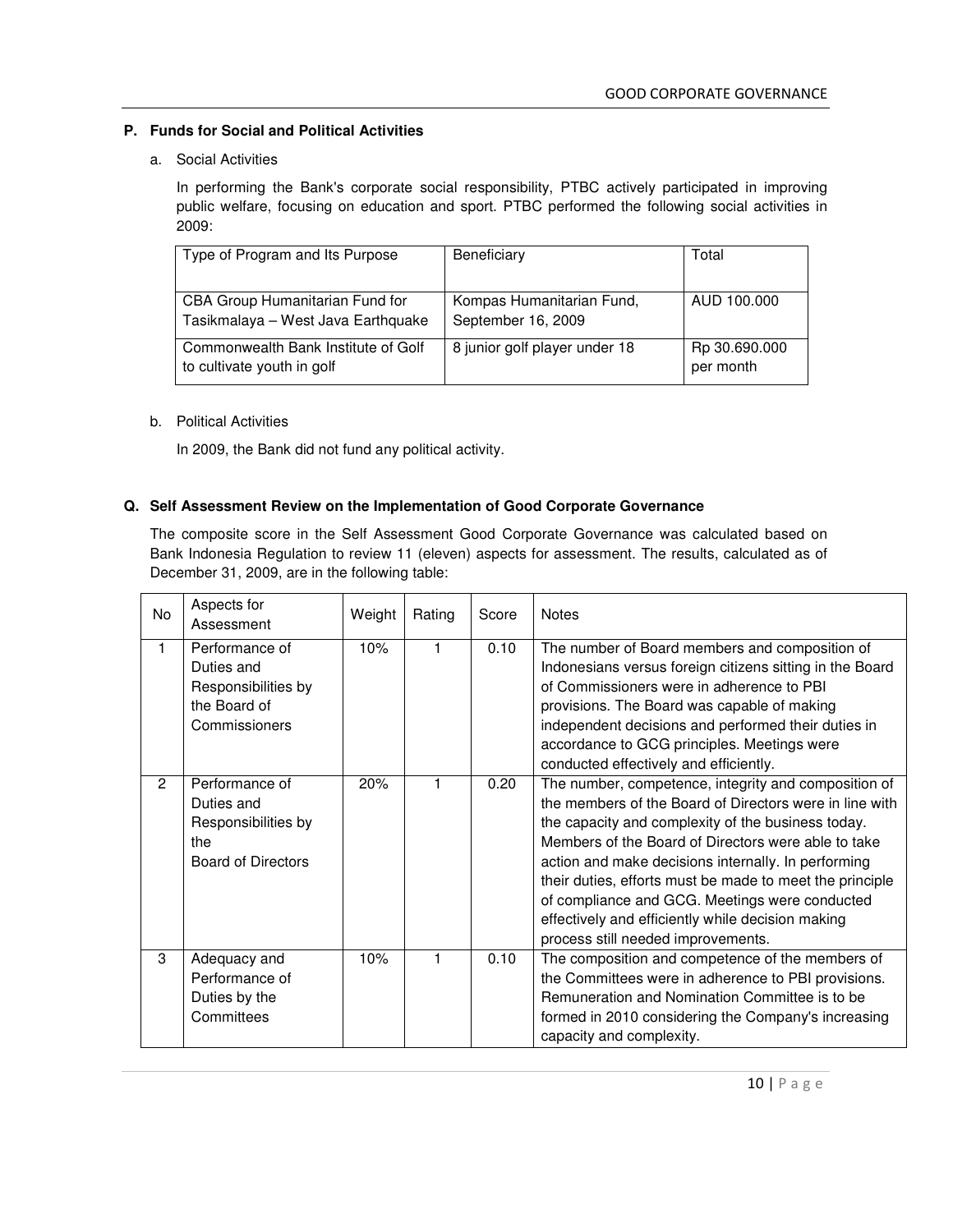| 4                      | Managing Conflict of<br>Interest                                                                                                                           | 10%  | 1              | 0.10 | Any potential conflict of interest was resolved and<br>mitigated by enforcing strict company policies, binding<br>all PTBC employees and other parties that cooperate<br>with the Bank.                                                                                                                                                                                                                                                                                               |
|------------------------|------------------------------------------------------------------------------------------------------------------------------------------------------------|------|----------------|------|---------------------------------------------------------------------------------------------------------------------------------------------------------------------------------------------------------------------------------------------------------------------------------------------------------------------------------------------------------------------------------------------------------------------------------------------------------------------------------------|
| 5                      | Implementation of<br><b>Bank Compliance</b><br>Function                                                                                                    | 5%   | 1              | 0.05 | The Board of Commissioners and Directors committed<br>to improve and uphold company's compliance to the<br>prevailing rules and regulations. PTBC appointed the<br>Compliance Director who passed the Fit and Proper<br>Test by Bank Indonesia. Bank Indonesia's audit<br>findings on compliance and Knowing Customer<br>Principle have been addressed and will always be<br>attended to.                                                                                             |
| 6                      | Implementation of<br><b>Internal Audit</b><br>Function                                                                                                     | 5%   | 1              | 0.05 | The implementation of Internal Audit Function was<br>well-conducted in accordance to Standard Minimum<br>established by SPFAIB.                                                                                                                                                                                                                                                                                                                                                       |
| $\overline{7}$         | Implementation of<br><b>External Audit</b><br>Function                                                                                                     | 5%   | 1              | 0.05 | The implementation of External Audit Function was<br>well-conducted by qualified independent Public<br>Accountant.                                                                                                                                                                                                                                                                                                                                                                    |
| 8                      | Implementation of<br>Risk Management<br>and Internal<br><b>Control Functions</b>                                                                           | 7.5% | $\overline{2}$ | 0.15 | The management effectively identifies and controls<br>Bank's risks and management actively supervises<br>policy, procedure to keep Bank's internal condition<br>sound.                                                                                                                                                                                                                                                                                                                |
| $\overline{9}$         | Provision of Funds to<br>Related Party and<br>Large Exposures                                                                                              | 7.5% | 1              | 0.08 | The provisions of funds to related party and large<br>exposures, including the decision making process,<br>were conducted in adherence to Bank Indonesia<br>Regulation on BMPK.                                                                                                                                                                                                                                                                                                       |
| 10                     | Transparency of<br>Bank's Financial and<br>Non-Financial<br>Conditions, Good<br>Corporate<br>Governance<br>Implementation<br>Report and Internal<br>Report | 15%  | $\overline{3}$ | 0.45 | The Bank's financial and non-financial reports were<br>informed to the public with transparency and easily<br>accessed by stakeholders through various media<br>outlets and the Bank's homepage.<br>The Good Corporate Governance implementation<br>report was reported in a timely and accurate manner in<br>accordance to PBI provisions. The Information<br>Management System regarding Internal Report was in<br>process to provide timely, accurate and complete<br>information. |
| 11                     | Bank Strategic Plan                                                                                                                                        | 5%   | 1              | 0.05 | PTBC's long-term Corporate Plan and short-term<br>Business Plan were established based on realistic<br>assumptions and took into consideration all external<br>and internal factors as well as the principle of<br>prudence.                                                                                                                                                                                                                                                          |
| <b>Composite Score</b> |                                                                                                                                                            | 100% |                | 1.38 | <b>GOOD CORPORATE GOVERNANCE</b>                                                                                                                                                                                                                                                                                                                                                                                                                                                      |